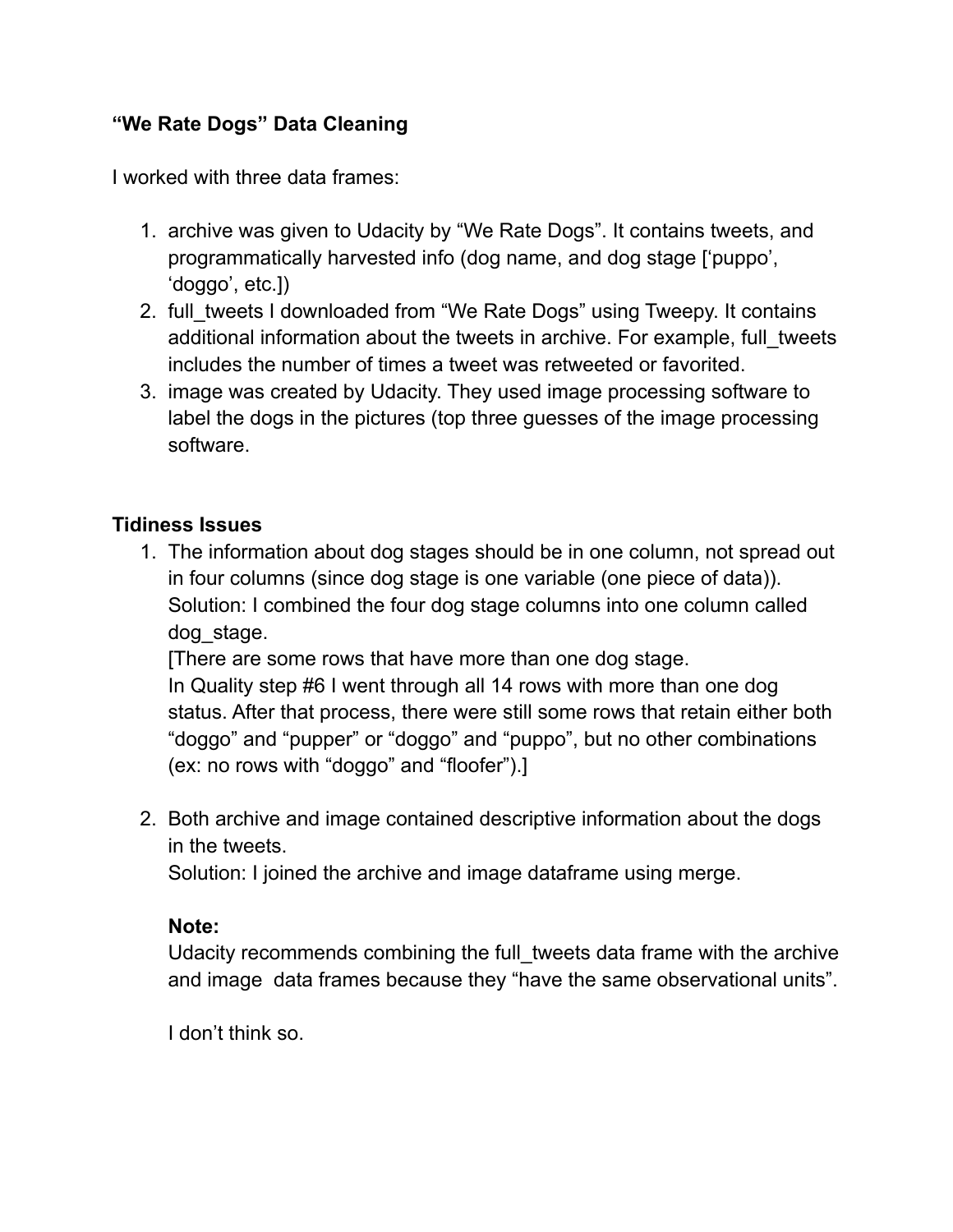The archive and image dataframes' most salient feature is that they have descriptions about the dogs in the tweets. The unique columns in the full tweets data frame is information about how people reacted to the tweets.

Tidiness requires each variable to form a column, each observation a row, and each type of observation a table. I feel like extracted info about the dogs (archive and images) and recorded info about what people did with the tweets (full tweets) are two different categories of information. Therefore, I don't think we should join full\_tweets to the other two dataframes.

However, to compromise with the Udacity graders, and since I am going to combine all three dataframes for the analysis step anyway, as the final step of the cleaning process, I will combine the data frames into one large data frame.

## **Quality Issues**

- 1. Some of the names (archive) were clearly wrong. Like "a", "an", "the" ... Solution: I used .str.islower() with .loc to examine all the lowercase "names" and confirmed that all 109 of them were not names, but normal words that the algorithm mistook for names. Solution: I replaced all lowercase "names" with "" (ie: nothing) using .replace()
- 2. The timestamp and retweeted status timestamp columns (both archive) should be in the datetime data type format, but were not. Solution: I changed both column's data types using .todatetime()
- 3. Also, the time stamp and retweeted status timestamp columns had an extra +0000 at the end, while the created at columns (full tweets) are written like this 2017-08-01 16:23:56 (without the +0000). Solution: This was automatically corrected when I applied the .todatetime() in the last step (the two +0000s were removed).